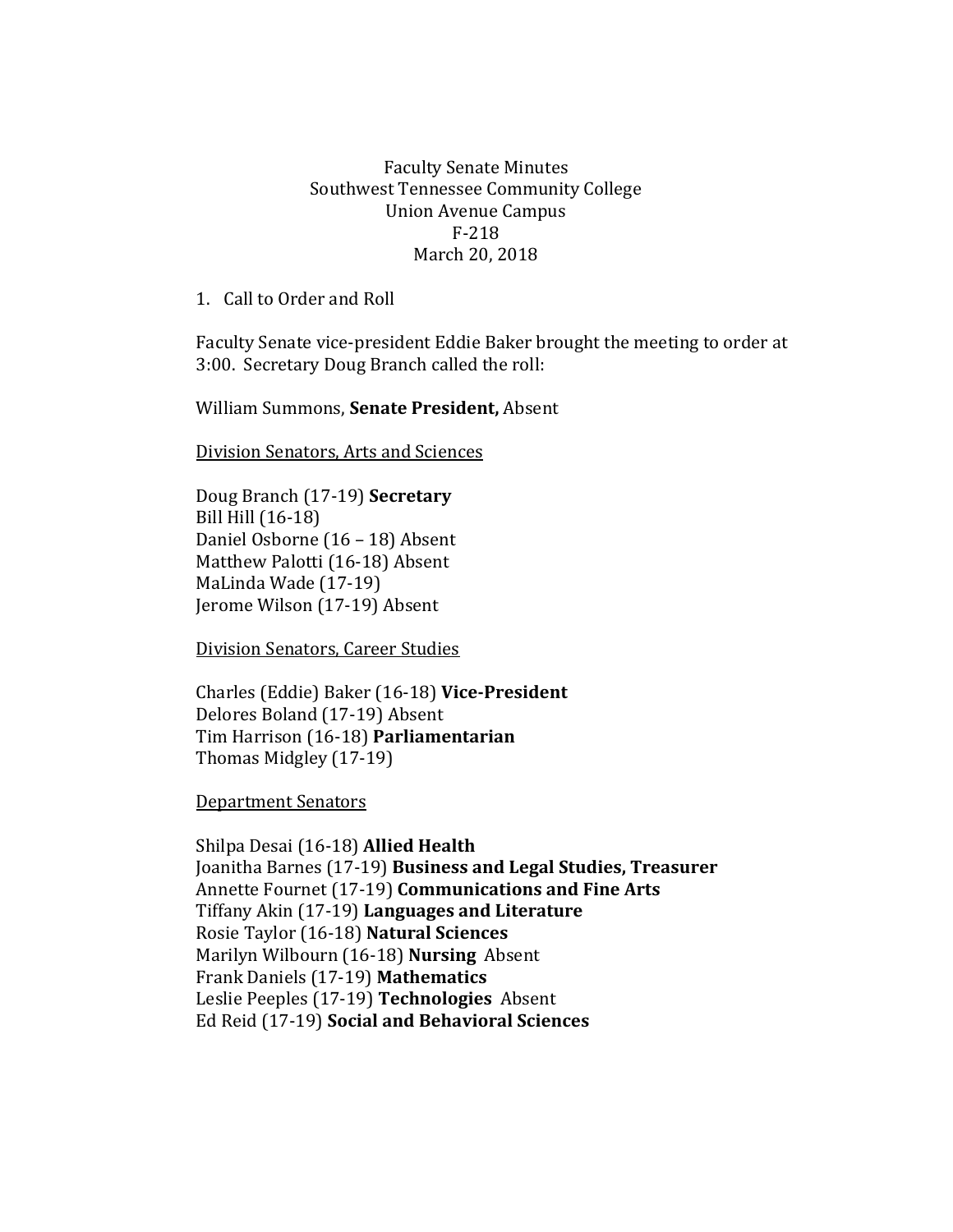2. Approval of Minutes

The body approved the minutes from the February, 2018 Faculty Senate meeting. Secretary Doug Branch will ask that those minutes be posted to the website.

3. Special Guest

The Senate had invited Dr. Chris Ezell, vice-president for academic affairs, to answer questions on several topics. Dr. Ezell expressed his willingness to respond frankly to the senate's questions.

- A. Members expressed concerns about security, especially involving classroom door handles and locks. Dr. Ezell assured us that a plan was in process to replace door handles and locks so that they would provide more protection in case of an incident involving an active shooter.
- B. Members expressed concerns about the difficulty of finding working copying machines and a lack of clarity about who should fix broken machines. This is apparently especially a problem at the Union Ave. Campus. Dr. Ezell announced that somebody would be hired to work with printing on Union Ave. and that this person would be responsible for maintaining copying machines. Currently, faculty at Macon Cove should contact media services for toner and staples for copying machines.
- C. The lengthiest part of Dr. Ezell's visit had to do with questions and answers about perceived irregularities in the recent process for the hiring of deans. Basically, several senators, including a committee organized to look into the matter, were concerned that the outcome of those searches had been "predetermined" and that faculty input, especially during the time after the interview sessions to which all faculty members were invited, was superfluous, as the decisions about who would be hired had been already made. Other issues involved letters of recommendation being written by people on the search committees, inconsistencies in the questions asked of the interviewees, a sense that having the director of Human Resources sitting in the interviews created an uncomfortable environment, and inconsistencies in the questions asked of the candidates. The committee, and the senate in general, stressed that the outcome of the searches was much less an issue than perceived irregularities in the process.

Dr. Ezell responded to many of the concerns. He denied that the results of the search had been pre-determined. Ezell insisted that faculty input was important and heard, although he allowed that the window of time was short because of the necessity of making offers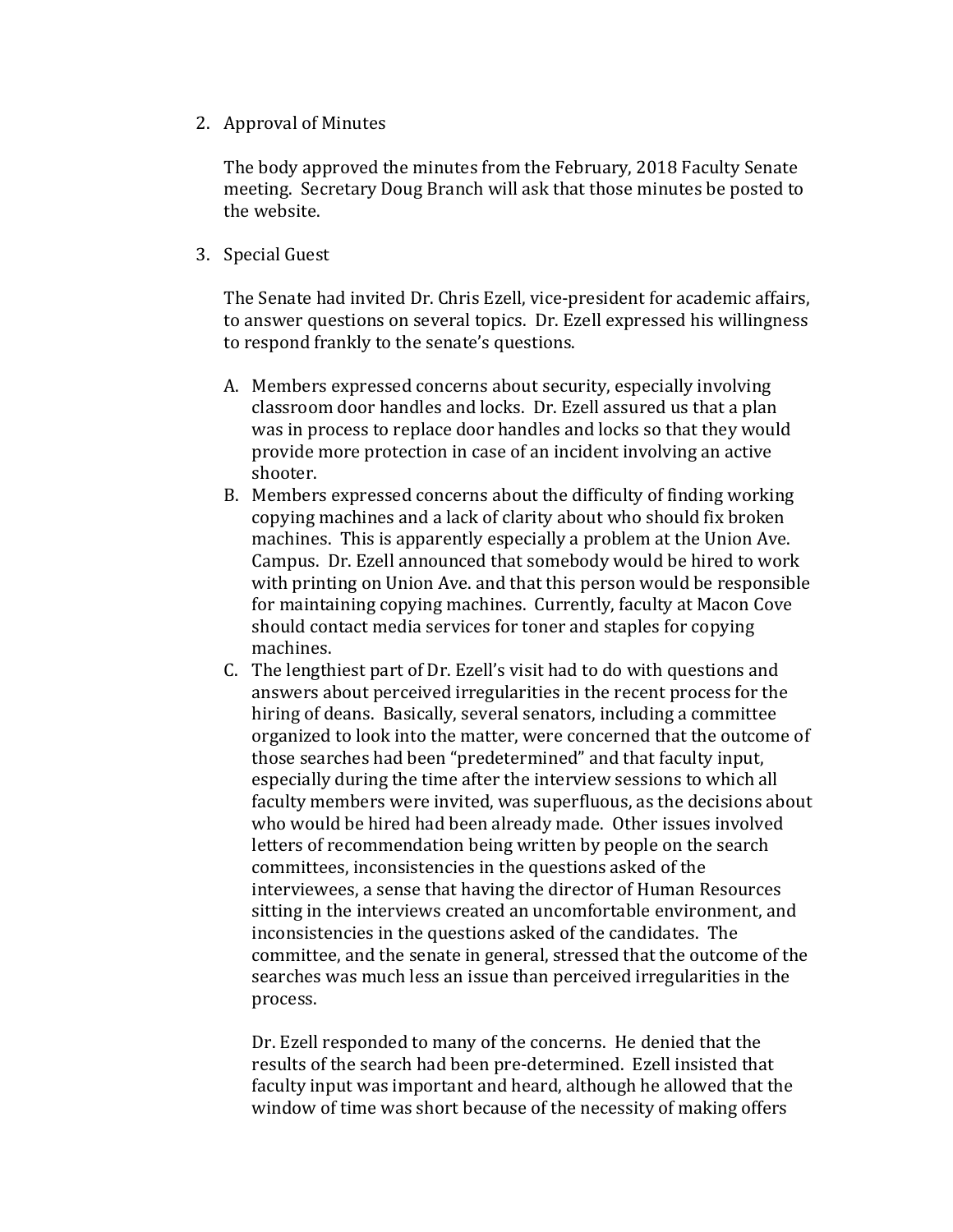very quickly, as the top candidates were also considering other job offers. Of the letter of recommendation issue, he pointed out that the director of human resources told him that there was not necessarily a conflict of interest. Ezell did, however, say that this was a potential problem he would be aware of in the future. Of the director of human resources' presence on the committee, Dr. Ezell pointed out that he was there at the request of the president of the college, Dr. Hall.

Dr. Ezell acknowledged widespread disgruntlement with the former director of human resources and expressed a hope that the new director would be somebody with a background in higher education. Ezell also expressed his willingness to entertain proposals from the faculty senate about new protocols for the hiring of administrators, especially the faculty's involvement in that process.

- D. Dr. Ezell also acknowledged widespread dissatisfaction on the faculty's part about graduation being held after the contract date for nine-month faculty would end. He did ask that faculty attend the graduation ceremony, but he agreed that the situation was awkward and expressed a willingness to be flexible with faculty members who had already made other vacation plans, for instance. He also encouraged faculty to shave four hours off their office hours the last week of class, to partially make up for the inconvenience. Dr. Ezell also expressed support for the notion that in the future, the administration might consider the idea that just half the faculty might be asked to attend graduation in any given year.
- E. Dr. Ezell responded to a complaint that the IT helpdesk was asking faculty members for their Social Security numbers prior to providing services. Ezell said he had been told by Michael Boyd that the process should have been to ask for the Banner ID first, but that indeed the help desk's policy was to ask for Social Security numbers if the person requiring assistance did not know his or her Banner ID. Ezell suggested that a good alternative might be to ask for only the final four Social Security number digits.
- F. In closing, Dr. Ezell expressed eagerness to continue working closely with the faculty and the faculty senate.
- 4. Reports from Senate Officers and Senate Committees
	- A. Eddie Baker reminded us that faculty senate elections would be taking place soon.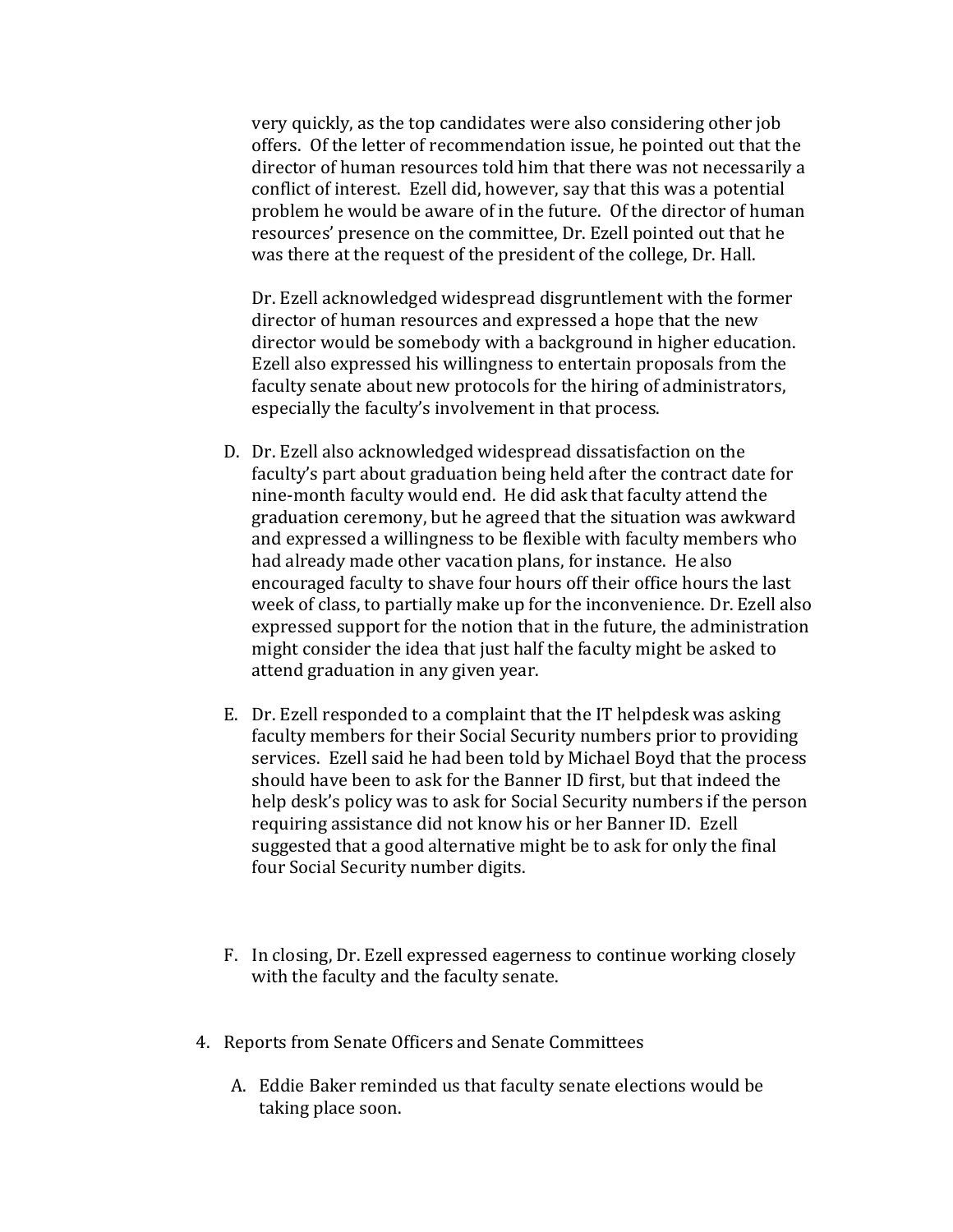- 5. Old Business
- 6. New Business

## 7. Adjournment

A. Eddie Baker adjourned the meeting at 4:50 PM.

Respectfully Submitted,

Doug Branch, Faculty Senate Secretary